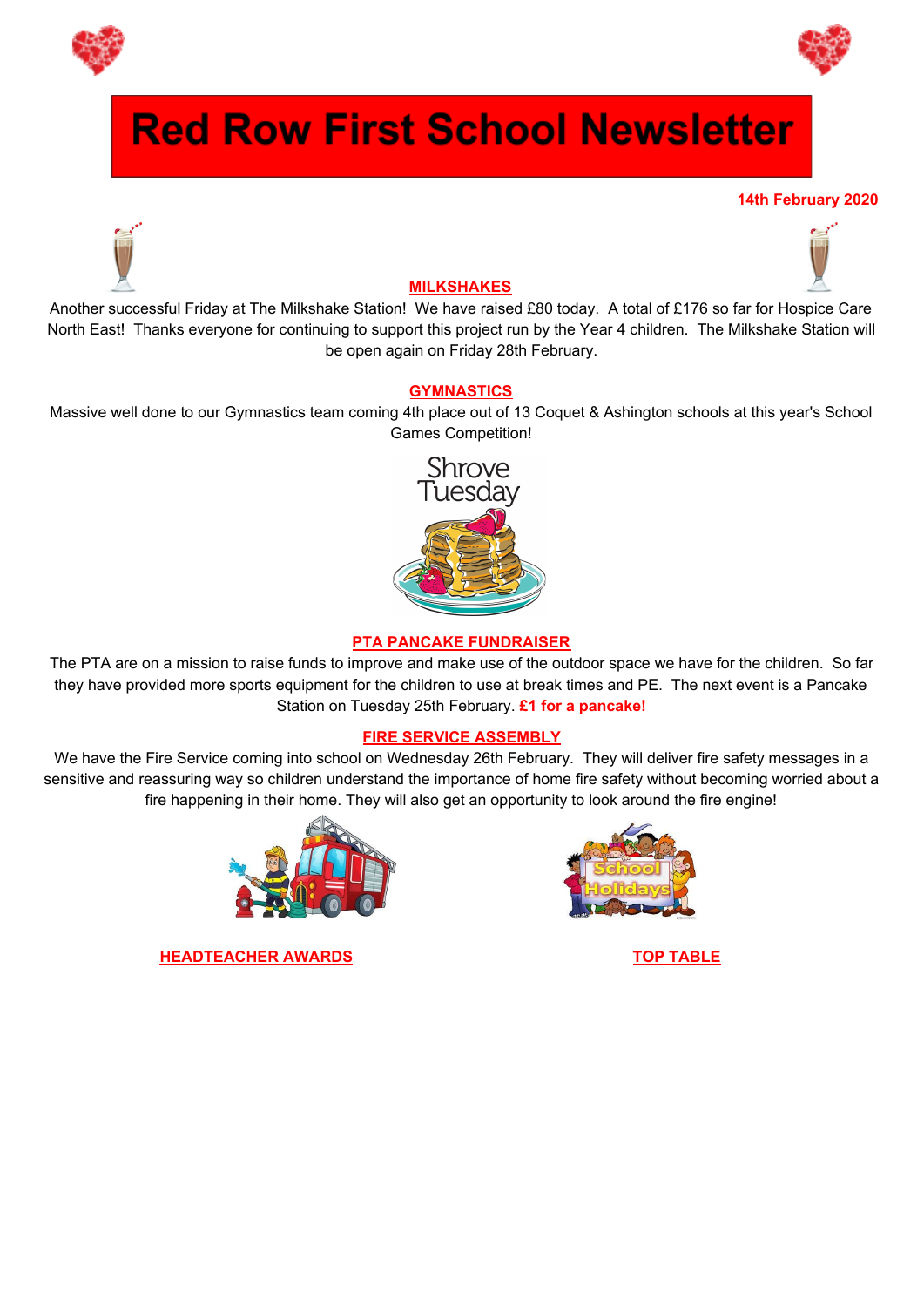# **FREE Days Out - February Half Term**

- 15 Feb Mini Pride at Gateshead Library
- 18 Feb Playful Protest at Baltic
- 18 Feb Explorers Day at Great North Museum  $\bullet$
- 18 Feb LEGO Drop In at The Word  $\bullet$
- 19 Feb Flow at Gateshead Library
- 19 Feb Face It Crafts at Sunderland Winter Gardens
- 20 Feb Wombling Club with MAPS Festival
- 20 Feb The Great Northumberland Winter **Festival at Land of Oak and Iron**
- 20 Feb Grime Time in Victoria Tunnel
- 21 Feb Sculpture Day at Sunderland Winter **Gardens**
- 21 & 22 Feb Durham Fire & Ice
- 23 Feb Family Health Walk at Rising Sun